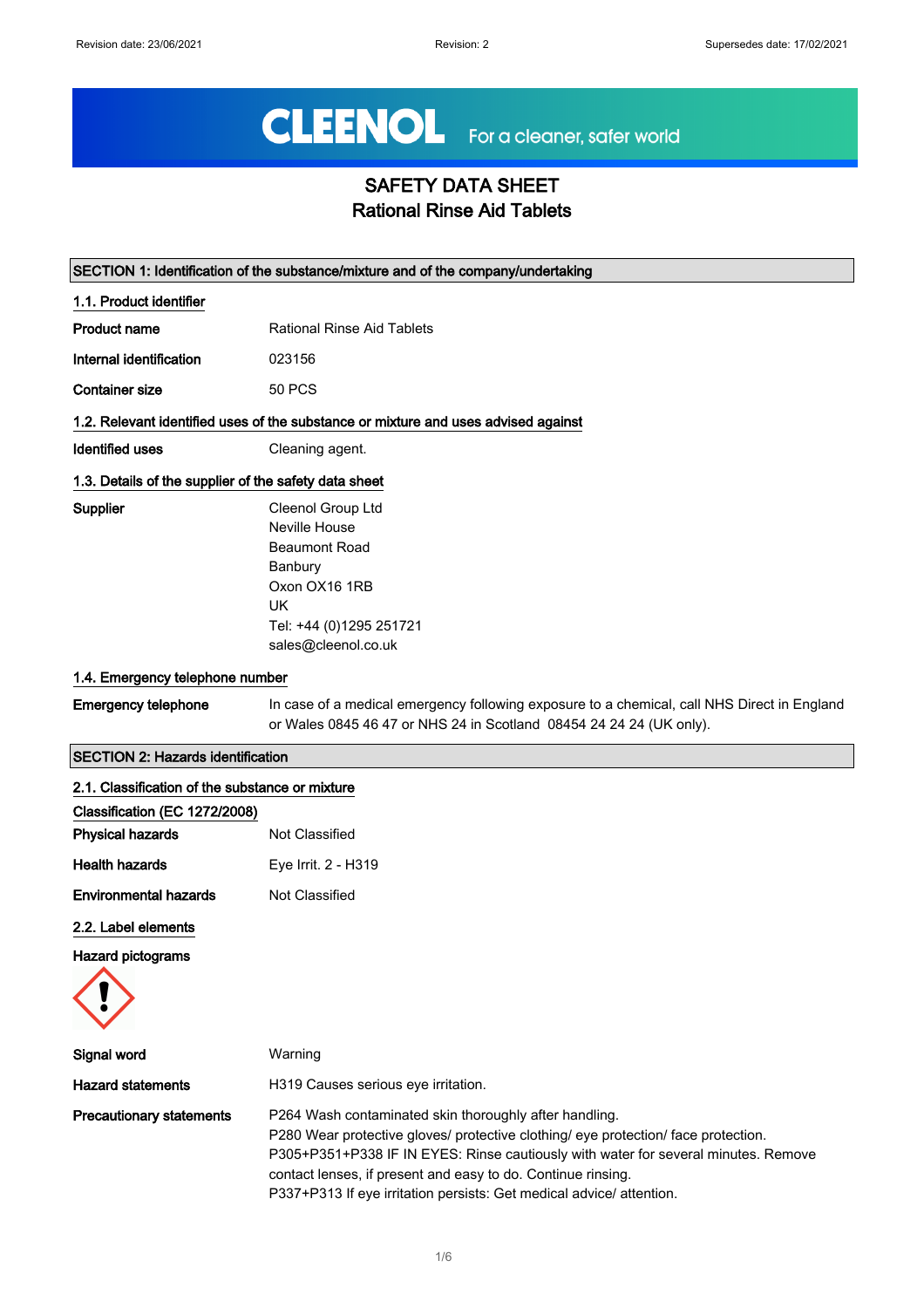## 2.3. Other hazards

| <b>SECTION 3: Composition/information on ingredients</b>   |                                                                                                                                                                     |                                                      |
|------------------------------------------------------------|---------------------------------------------------------------------------------------------------------------------------------------------------------------------|------------------------------------------------------|
| 3.2. Mixtures                                              |                                                                                                                                                                     |                                                      |
| <b>CITRIC ACID</b>                                         |                                                                                                                                                                     | <45%                                                 |
| CAS number: 77-92-9                                        | EC number: 201-069-1                                                                                                                                                | REACH registration number: 01-<br>2119457026-42-XXXX |
| Classification<br>Eye Irrit. 2 - H319<br>STOT SE 3 - H335  |                                                                                                                                                                     |                                                      |
| <b>Fatty Alcohol Alcoxylate</b><br>CAS number: 120313-48-6 |                                                                                                                                                                     | < 5%                                                 |
| Classification<br>Skin Irrit. 2 - H315                     |                                                                                                                                                                     |                                                      |
|                                                            | The full text for all hazard statements is displayed in Section 16.                                                                                                 |                                                      |
| <b>SECTION 4: First aid measures</b>                       |                                                                                                                                                                     |                                                      |
| 4.1. Description of first aid measures                     |                                                                                                                                                                     |                                                      |
| Inhalation                                                 | Unlikely route of exposure as the product does not contain volatile substances.                                                                                     |                                                      |
| Ingestion                                                  | Rinse mouth thoroughly with water. Get medical attention if a large quantity has been<br>ingested.                                                                  |                                                      |
| <b>Skin contact</b>                                        | Wash skin thoroughly with soap and water. Get medical attention if any discomfort continues.                                                                        |                                                      |
| Eye contact                                                | Remove any contact lenses and open eyelids wide apart. Rinse immediately with plenty of<br>water. Continue to rinse for at least 15 minutes. Get medical attention. |                                                      |
|                                                            | 4.2. Most important symptoms and effects, both acute and delayed                                                                                                    |                                                      |
| Inhalation                                                 | The product is considered to be a low hazard under normal conditions of use.                                                                                        |                                                      |
| Ingestion                                                  | May be harmful if swallowed.                                                                                                                                        |                                                      |
| Skin contact                                               | May be slightly irritating to skin.                                                                                                                                 |                                                      |
| Eye contact                                                | Causes eye irritation.                                                                                                                                              |                                                      |
|                                                            | 4.3. Indication of any immediate medical attention and special treatment needed                                                                                     |                                                      |
| Notes for the doctor                                       | No specific recommendations.                                                                                                                                        |                                                      |
| <b>Specific treatments</b>                                 | Treat symptomatically.                                                                                                                                              |                                                      |
| <b>SECTION 5: Firefighting measures</b>                    |                                                                                                                                                                     |                                                      |
| 5.1. Extinguishing media                                   |                                                                                                                                                                     |                                                      |
| Suitable extinguishing media                               | The product is not flammable. Use fire-extinguishing media suitable for the surrounding fire.                                                                       |                                                      |
| Unsuitable extinguishing<br>media                          | Water spray.                                                                                                                                                        |                                                      |
| 5.2. Special hazards arising from the substance or mixture |                                                                                                                                                                     |                                                      |
| Specific hazards                                           | Thermal decomposition or combustion products may include the following substances:<br>Corrosive gases or vapours. Carbon monoxide (CO). Carbon dioxide (CO2).       |                                                      |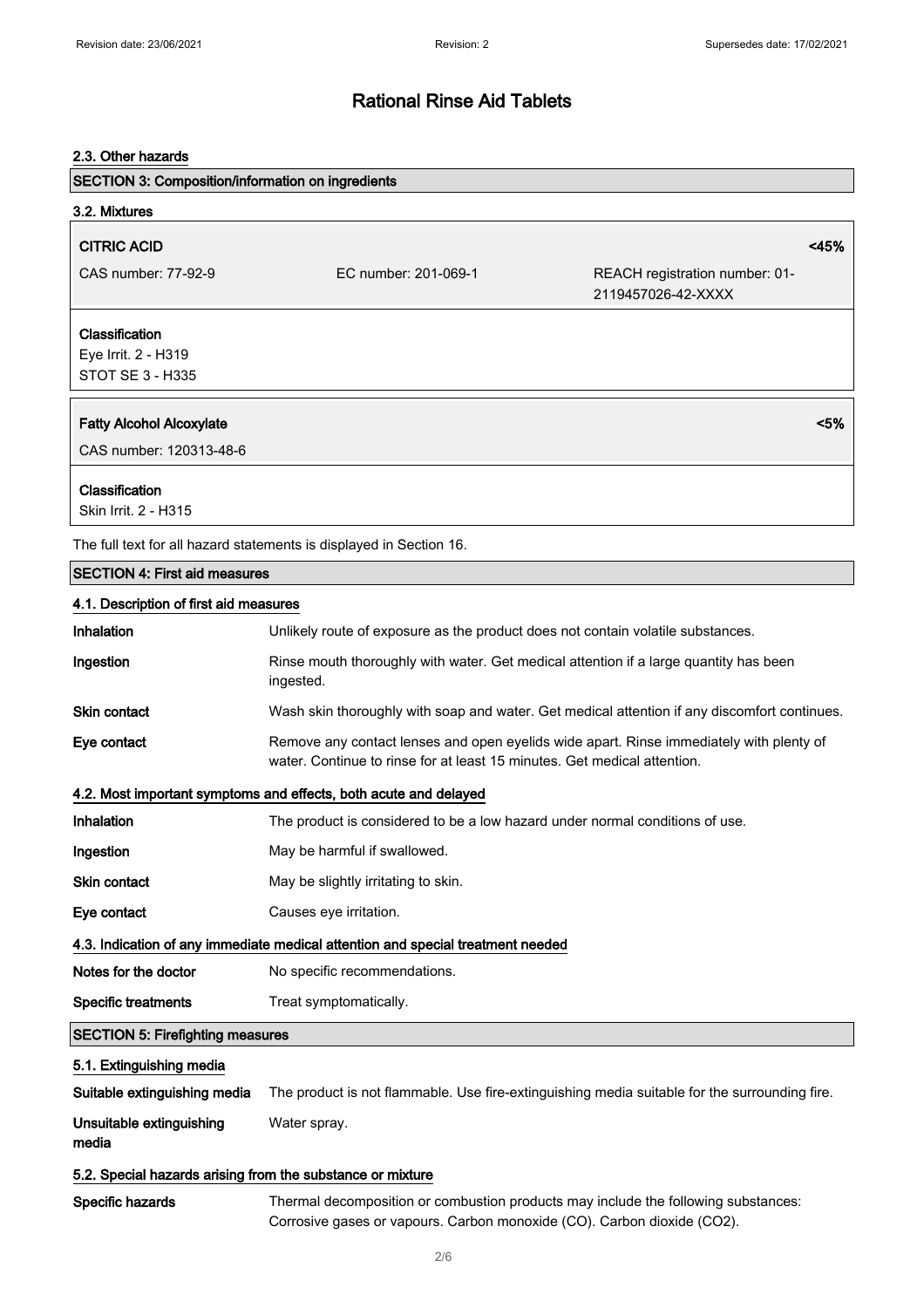#### 5.3. Advice for firefighters

| Protective actions during<br>firefighting | Avoid breathing fire gases or vapours. Fight fire with normal precautions from a reasonable<br>distance. |
|-------------------------------------------|----------------------------------------------------------------------------------------------------------|
| Special protective equipment              | Use protective equipment appropriate for surrounding materials. Firefighter's clothing                   |
| for firefighters                          | conforming to European standard EN469 (including helmets, protective boots and gloves) will              |

provide a basic level of protection for chemical incidents.

#### SECTION 6: Accidental release measures

#### 6.1. Personal precautions, protective equipment and emergency procedures

Personal precautions Avoid inhalation of dust and contact with skin and eyes.

## 6.2. Environmental precautions

**Environmental precautions** Avoid discharge into drains and the aquatic environment.

## 6.3. Methods and material for containment and cleaning up

Methods for cleaning up Avoid generation and spreading of dust. Flush contaminated area with plenty of water.

#### 6.4. Reference to other sections

Reference to other sections For personal protection, see Section 8. For waste disposal, see Section 13.

#### SECTION 7: Handling and storage

#### 7.1. Precautions for safe handling

Usage precautions For professional users only. Avoid inhalation of dust and contact with skin and eyes.

#### 7.2. Conditions for safe storage, including any incompatibilities

| <b>SECTION 8: Exposure controls/Personal protection</b> |                                                                                                                                |
|---------------------------------------------------------|--------------------------------------------------------------------------------------------------------------------------------|
| Specific end use(s)                                     | The identified uses for this product are detailed in Section 1.2. Refer to Product Use Guide<br>(PUG) for further information. |
| 7.3. Specific end use(s)                                |                                                                                                                                |
| Storage class                                           | Chemical storage.                                                                                                              |
| Storage precautions                                     | Store in tightly-closed, original container. Protect from moisture.                                                            |
|                                                         |                                                                                                                                |

# 8.1. Control parameters

# Occupational exposure limits

# CITRIC ACID

Long-term exposure limit (8-hour TWA): 4 mg/m<sup>3</sup> Short-term exposure limit (15-minute): 10 mg/m<sup>3</sup>

#### 8.2. Exposure controls

#### Protective equipment



Appropriate engineering controls

Provide adequate ventilation. Avoid inhalation of dust.

Eye/face protection Wear eye protection. Personal protective equipment for eye and face protection should comply with European Standard EN166.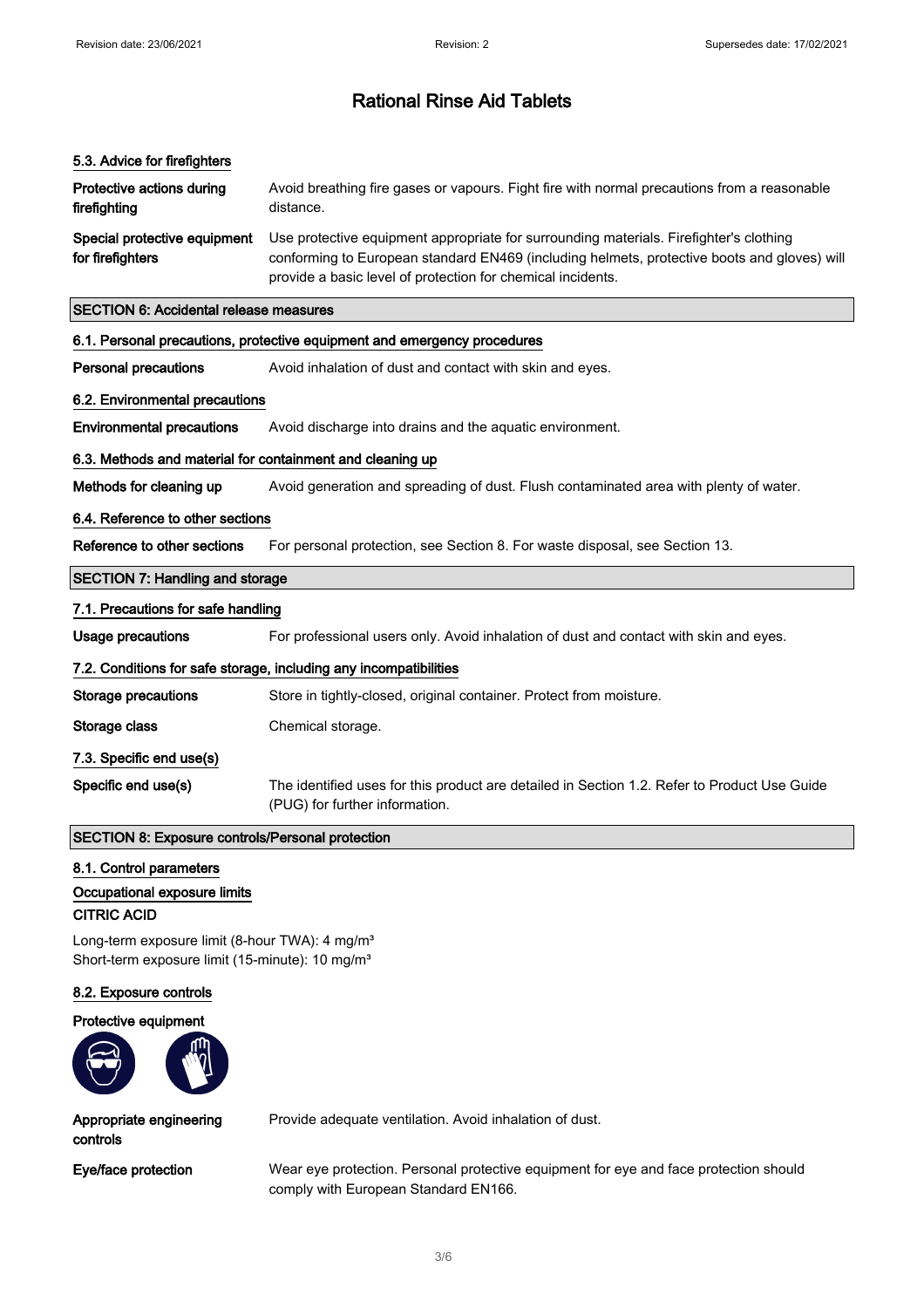| Hand protection        | Chemical-resistant, impervious gloves complying with an approved standard should be worn if<br>a risk assessment indicates skin contact is possible. To protect hands from chemicals, gloves<br>should comply with European Standard EN374. |
|------------------------|---------------------------------------------------------------------------------------------------------------------------------------------------------------------------------------------------------------------------------------------|
| Hygiene measures       | No specific hygiene procedures recommended but good personal hygiene practices should<br>always be observed when working with chemical products.                                                                                            |
| Respiratory protection | No specific recommendations. Respiratory protection may be required if excessive airborne<br>contamination occurs.                                                                                                                          |

# SECTION 9: Physical and chemical properties

| 9.1. Information on basic physical and chemical properties |                                                                               |
|------------------------------------------------------------|-------------------------------------------------------------------------------|
| Appearance                                                 | Solid. Tablet.                                                                |
| Colour                                                     | White.                                                                        |
| Odour                                                      | Characteristic.                                                               |
| рH                                                         | pH (diluted solution): 3 (1%)                                                 |
| Flash point                                                | Not applicable.                                                               |
| <b>Relative density</b>                                    | $950$ g/l                                                                     |
| Solubility(ies)                                            | Soluble in water.                                                             |
| Auto-ignition temperature                                  | Not applicable.                                                               |
| <b>Oxidising properties</b>                                | Does not meet the criteria for classification as oxidising.                   |
| 9.2. Other information                                     |                                                                               |
| <b>SECTION 10: Stability and reactivity</b>                |                                                                               |
| 10.1. Reactivity                                           |                                                                               |
| <b>Reactivity</b>                                          | There are no known reactivity hazards associated with this product.           |
| 10.2. Chemical stability                                   |                                                                               |
| <b>Stability</b>                                           | Stable at normal ambient temperatures.                                        |
| 10.3. Possibility of hazardous reactions                   |                                                                               |
| Possibility of hazardous<br>reactions                      | No potentially hazardous reactions known.                                     |
| 10.4. Conditions to avoid                                  |                                                                               |
| <b>Conditions to avoid</b>                                 | Humidity                                                                      |
| 10.5. Incompatible materials                               |                                                                               |
| Materials to avoid                                         | No specific requirements are anticipated under normal conditions of use.      |
| 10.6. Hazardous decomposition products                     |                                                                               |
| Hazardous decomposition<br>products                        | No known hazardous decomposition products.                                    |
| <b>SECTION 11: Toxicological information</b>               |                                                                               |
| 11.1. Information on toxicological effects                 |                                                                               |
| <b>Toxicological effects</b>                               | Information given is based on data of the components and of similar products. |

## Serious eye damage/irritation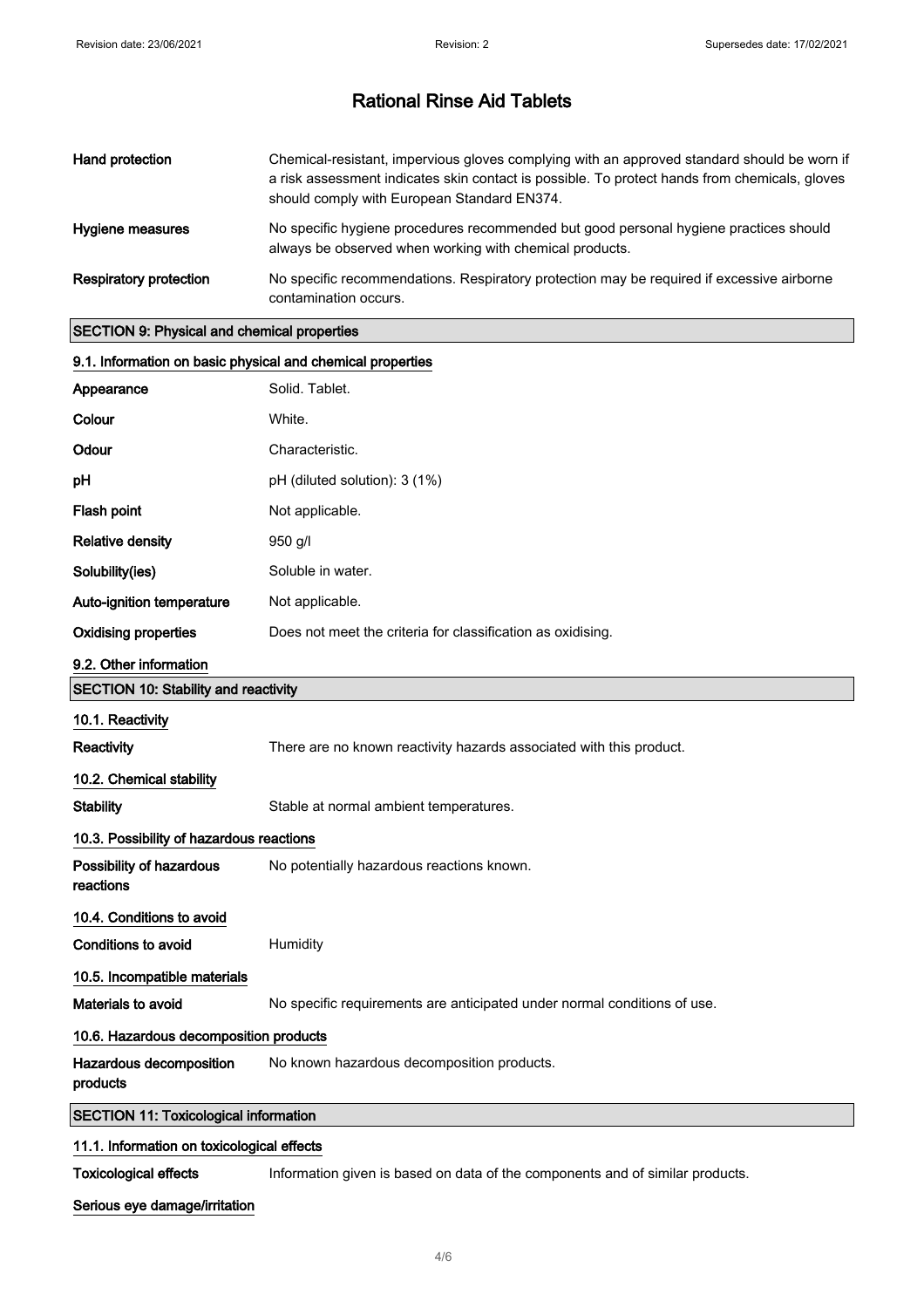| Serious eye damage/irritation Causes serious eye irritation. |                                                                                                                                |
|--------------------------------------------------------------|--------------------------------------------------------------------------------------------------------------------------------|
| Inhalation                                                   | The product is not believed to present a hazard due to its physical nature.                                                    |
| Ingestion                                                    | May be harmful if swallowed.                                                                                                   |
| <b>Skin contact</b>                                          | May be slightly irritating to skin.                                                                                            |
| Eye contact                                                  | Causes serious eye irritation.                                                                                                 |
| Route of exposure                                            | Skin and/or eye contact                                                                                                        |
| <b>Medical considerations</b>                                | Pre-existing eye problems.                                                                                                     |
| <b>SECTION 12: Ecological information</b>                    |                                                                                                                                |
| Ecotoxicity                                                  | Not regarded as dangerous for the environment.                                                                                 |
| 12.1. Toxicity                                               |                                                                                                                                |
| 12.2. Persistence and degradability                          |                                                                                                                                |
| Persistence and degradability The product is biodegradable.  |                                                                                                                                |
| 12.3. Bioaccumulative potential                              |                                                                                                                                |
| <b>Bioaccumulative potential</b>                             | No information available.                                                                                                      |
| 12.4. Mobility in soil                                       |                                                                                                                                |
| <b>Mobility</b>                                              | Soluble in water.                                                                                                              |
| 12.5. Results of PBT and vPvB assessment                     |                                                                                                                                |
| Results of PBT and vPvB<br>assessment                        | This product does not contain any substances classified as PBT or vPvB.                                                        |
| 12.6. Other adverse effects                                  |                                                                                                                                |
| Other adverse effects                                        | Not available.                                                                                                                 |
| <b>SECTION 13: Disposal considerations</b>                   |                                                                                                                                |
| 13.1. Waste treatment methods                                |                                                                                                                                |
| <b>General information</b>                                   | Dispose of surplus products and those that cannot be recycled via a licensed waste disposal<br>contractor.                     |
| <b>Disposal methods</b>                                      | Dispose of waste to licensed waste disposal site in accordance with the requirements of the<br>local Waste Disposal Authority. |
| <b>SECTION 14: Transport information</b>                     |                                                                                                                                |
| General                                                      | The product is not covered by international regulations on the transport of dangerous goods<br>(IMDG, IATA, ADR/RID).          |
| 14.1. UN number                                              |                                                                                                                                |
| Not applicable.                                              |                                                                                                                                |
| 14.2. UN proper shipping name                                |                                                                                                                                |
| Not applicable.                                              |                                                                                                                                |

## 14.3. Transport hazard class(es)

No transport warning sign required.